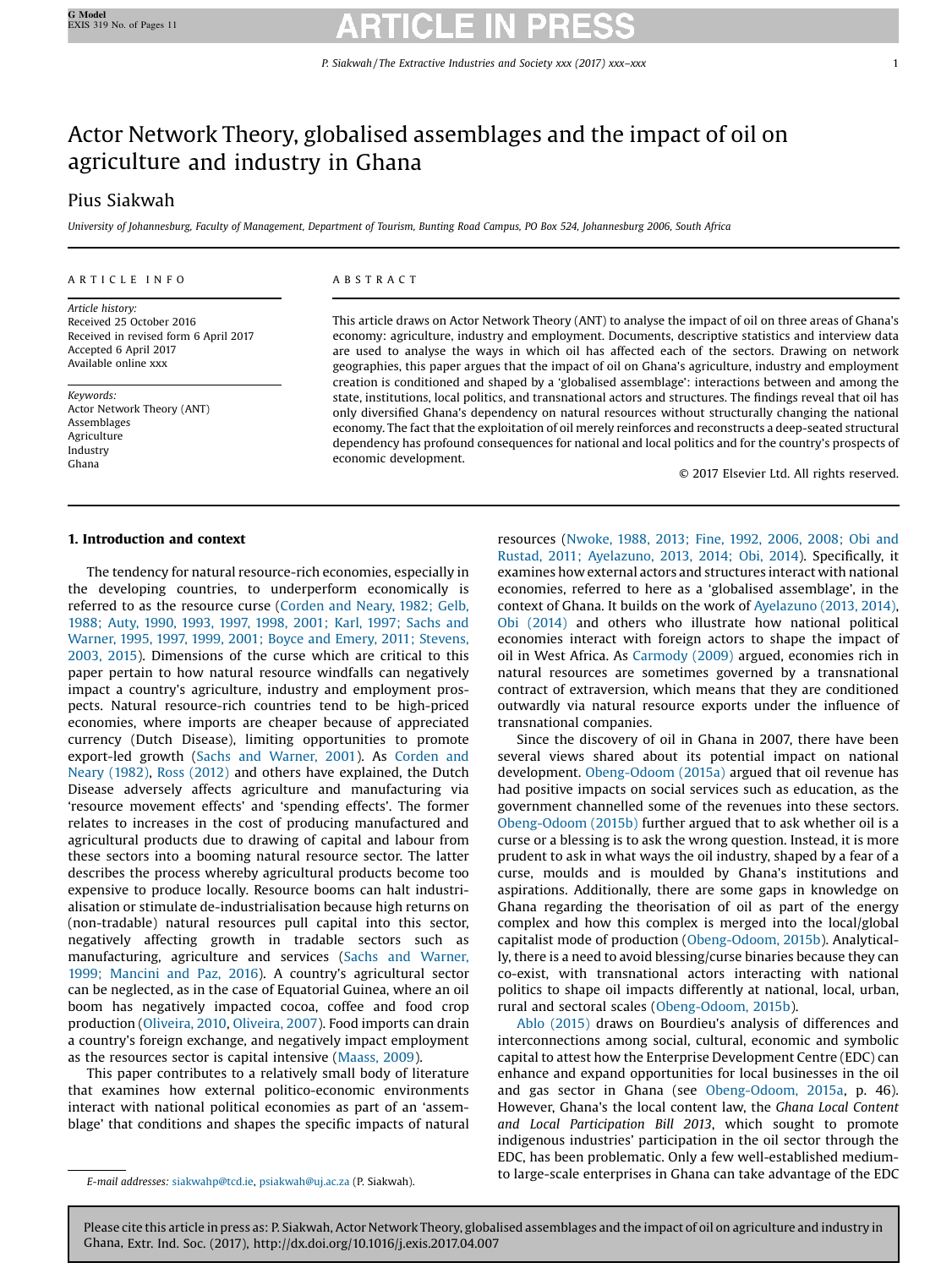### 2 P. Siakwah / The Extractive Industries and Society xxx (2017) xxx–xxx

programmes, with most of the new small businesses facing entry challenges into the oil sector ([Ablo,](#page--1-0) 2015). Ghana's Local Content Law, its philosophy and implementation have also been criticised (Ablo, 2015; [Obeng-Odoom,](#page--1-0) 2016). [Obeng-Odoom](#page--1-0) (2016) posited that the 'new paternalism' in Ghana's oil and gas industry where local policies are strongly focused on the supply rather than on the demand side is problematic. This 'choice architecture' has only succeeded in pushing local businesses into the provision and supply of goods and services for the petroleum sector, thereby reenforcing systemic inequality and labour exploitation ([Obeng-](#page--1-0)[Odoom,](#page--1-0) 2016). These problems can be addressed via redistribution, structural transformation of the economy and deliberate interventions such as a praxis of democratic paternalism ([Obeng-](#page--1-0)[Odoom,](#page--1-0) 2016).

Locally, [Ackah-Baidoo](#page--1-0) (2013) explored the impact of oil exploration on fishing and women in the coastal communities along the western coast of Ghana. It is argued that sea weeds that developed partly because of the oil industry negatively affected the volume of fish catch and local livelihoods. [Ackah-Baidoo](#page--1-0) (2012) also analysed Ghana's oil industry within the framework of enclave and limited linkages. High growth rate associated with the industry has not directly translated into substantial poverty reduction, while economic over-dependence on windfalls had some adverse impacts on socioeconomic development, generating limited employment for youth ([Ackah-Baidoo,](#page--1-0) 2016). Drawing on dependency theory, the study revealed that the impact of oil is concentrated, with limited inter-linking with other sectors of the national economy ([Ackah-Baidoo,](#page--1-0) 2012; Hilson, 2012). This paper contributes to the existing relatively small literature on oil and development in Ghana by examining how national polity, interacting with external actors and structures in the form of a globalised assemblage, shapes the impact of oil on three sectors of Ghana's economy: agriculture, industry and employment creation. It argues that the impact of oil on these sectors in Ghana is conditioned by, and is a product of, the globalised assemblage.

Ghana is situated in West Africa, and it is endowed with gold, diamond and timber. The Ghana Deepwater Tano oil field [Jubilee Field], located near Cape Three Points, is operated by a consortium of transnational oil companies (TOCs), namely Tullow, Kosmos and Ghana National Petroleum Corporation (GNPC) ([Boateng,](#page--1-0) 2008; [Edjekumhene](#page--1-0) et al., 2010; EPA, 2011; Asamoah, 2013a,b). It is worth nearly 3 billion barrels of recoverable oil. Ghana is expected to produce more oil from the Tweneboa, Enyenra and Ntomme [TEN] fields beginning in 2017. Although Ghana attained a lower middle income in 2010 because of economic rebasing, its growth rate has been spatially uneven across regions and inequalities persist between north–south and urban–rural. This analysis on the impact of oil on agriculture and industry will help appreciate how natural resource windfalls interact with existing factors and structures to shape development. The remaining paper is organised into five sections. Section 2 discusses Actor Network Theory (ANT) and globalised assemblages. Section [3](#page--1-0) discusses methods for data collection. The fourth section analyses the impact of oil on agriculture, industry and employment. Finally, the conclusion argues that the impact of oil in Ghana can be analysed as conditioned by globalised actors and their interaction with the national economy. ANT provides a suitable analytical framework because it illustrates how deep-seated extant political and economic structures interact with the national economy to shape the impact of oil in Ghana.

### 2. Actor Network Theory and globalised assemblages

This segment examines ANT as a fertile analytical framework for analysing the impact of oil as it helps understand how globalised actors interact with national economies to shape development. Though principles of ANT like the role of nonhuman actors are informative in conceptualising development, this paper is focused on networks and assemblages.

### 2.1. Actor Network Theory: networks and assemblages

Actor Network Theory recognises human and non-human actors in explaining socio-economic and political issues ([Callon,](#page--1-0) 1986; Law, 1986, 2011; [Latour,](#page--1-0) 1988; Bodin and Crona, 2009; Holifield, 2009; Lorimer, 2009; [Alcadipani](#page--1-0) and Hassard, 2010). ANT explains phenomena in their networks, relations and associations. [Doolin](#page--1-0) and Lowe (2002, p. 72) argued that societies should be explained 'as constituted by heterogeneous collectivities of people . . . together with technology, machines and objects'. Development should be analysed as performed and shaped by a contingent and dynamic assemblage of actors and structures ([Simandan,](#page--1-0) 2010, [2012](#page--1-0)).

Law [\(1999\)](#page--1-0) postulated that when we analyse reality through an ANT lens, social divisions such as local–global, agency–structure, and materiality–sociality become problematic because these categories are intrinsically linked (Cressman, 2009; [Johannesson](#page--1-0) and [Bærenholdt,](#page--1-0) 2009). Within the ANT framework, the global and the local are mutually constitutive. Rigid, reified categories limit our understanding of the world, and hence the need to focus on dynamic, ever-shifting networks and associations that connect events across space and time ([Simandan,](#page--1-0) 2011a,b). Phenomena are often caught up in webs (Law, [2009](#page--1-0)). Social realities are not out there to be discovered by either social actors or scientific endeavours; they are performed by multiple actors (Mol, [1999\)](#page--1-0). Agency is distributed across humans and non-humans ([Latour,](#page--1-0) [1999](#page--1-0)). However, things do not act by themselves, in a selfcontained manner ([Law,1994\)](#page--1-0); instead, the capacity for agency is a relational feature that emerges through interactions.

ANT is premised on how things are formed and shaped through networks, associations and assemblages [\(Latour,](#page--1-0) 2005). Networks are made up of heterogeneous actors and their relationships ([Johannesson](#page--1-0) and Bærenholdt, 2009). The relative heterogeneity of the networked actors ensures their resilience and durability ([Latour,1991,1988;](#page--1-0) Doolin and Lowe, 2002). Association illustrates 'how networks come to be larger and more influential than others, how they come to be more durable through enrolling both social and material actors, and where power comes from and how it is exerted' [\(Cressman,](#page--1-0) 2009, p. 4). ANT is also known as an enrolment theory, a process through which varied actors are recruited to form a network depending on their interests or a shared, emerging problem ([Crawford,](#page--1-0) 2005). Translation, on the other hand, is a process through which an actor recruits other actors into the network so that whatever the recruited actors do will help strengthen and further the interests of the actor who recruited them ([Callon,](#page--1-0) 1981). The translation process encompasses creating connections and alliances and establishing communication among varied actors [\(Brown,](#page--1-0) 2002). It is the stronghold (or 'centre of calculation') position that enables an actor to control and utilise other actors' activities to further his/her interest ([Latour,](#page--1-0) 1988).

In geography, ANT has been deployed to analyse global cities ([Smith,](#page--1-0) 2003), urban assemblages [\(Prytherch,](#page--1-0) 2011), regional energy policy (Calvert and [Simandan,](#page--1-0) 2010, 2015), and social relations in economic geography [\(Jones,](#page--1-0) 2008). [Sheppard](#page--1-0) (2011) argued that we need to understand development from a relational perspective whereby economies are explained based on connectivity to other spaces. From the arguments of [Siakwah](#page--1-0) (2016, 2017), [Sheppard](#page--1-0) (2011), and Latour [\(2005\),](#page--1-0) network and assemblage concepts are critical in analysing the impact of oil. Such network perspectives enable us to appreciate how states, TOCs, global energy discourse and localised polity form a globalised assemblage that conditions the impact of oil. Thinking socio-economic

Please cite this article in press as: P. Siakwah, Actor Network Theory, globalised assemblages and the impact of oil on agriculture and industry in Ghana, Extr. Ind. Soc. (2017), http://dx.doi.org/10.1016/j.exis.2017.04.007